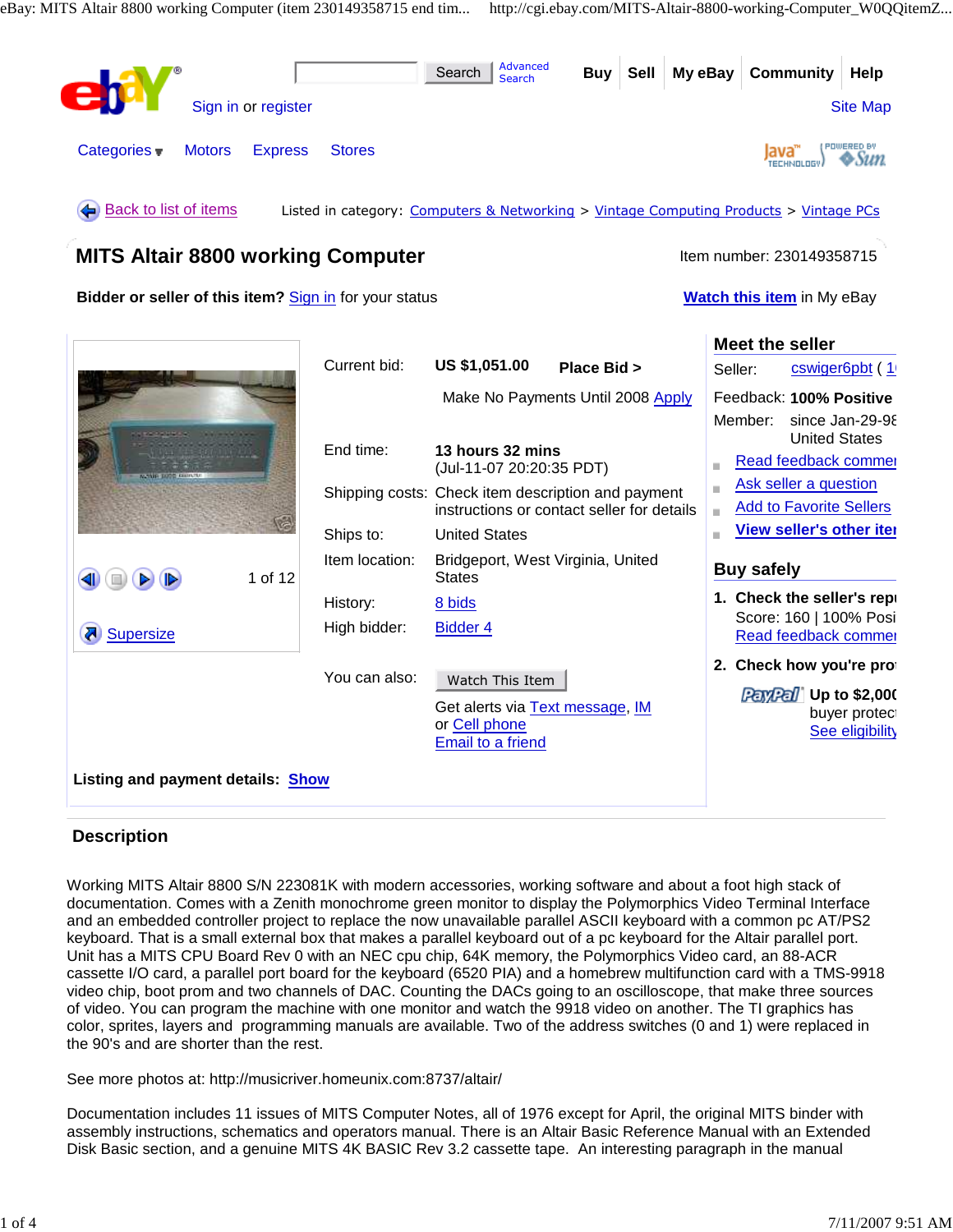states, "If any immediate problems with MITS Software are encountered, feel free to give us a call at (505) 265-7553. The Software Department is at Ext. 3; and the joint authors of the ALTAIR BASIC Interpreter, Bill Gates, Paul Allen and Monte Davidoff, will be glad to assist you." If you know your history, you know what that 'software department' became, especially when Pertec later putchased MITS but the 'software department' turned out to be a seperate entity in court, or at least Pertec did not get the rights to Bill's BASIC. Be aware that a lot of the papers have a musty basement smell to them, but the Computer itself has been kept in normal room temperature/humidity environment. There are no serious cabinet problems, just a spot or two on the power cord where I put the soldering iron while building it.

This computer was built by myself in the winter of 75/76 while listening to Steely Dan records (The Royal Scam) and used heavily about 4 years afterwards, so all the flaky hardware has been weeded out. It was built on the 'kit a month' plan where you send in \$60 and MITS sent a part of the machine, like the manuals, the case and power supply, memory, etc. That fit my after school minimum wage job budget. The last kit was the CPU chip, but by that time you could get an 8080 for about \$30 so MITS never got my last payment. That's why it has an NEC and not an Intel chip. Comes with the NEC 8080 booklet. In the 90's I rescued as much software off of cassette tape as possible, and wrote fresh dumps to computer wav files. There is 4K and 8K BASIC, a FORTH created from Byte's book, "Threaded Interpretive Languages" (TIL) which was used with the TI graphics card. I created a system called Program Development System (PDS) cobbled together from Scelbi monitor routines, Byte's Video Display Oriented (VDO) text editor, Scelbi assembler and includes a single step debugger created from a Byte article on an 8080 simulator written in 8080 assembly. I have about 42 programs and projects saved in wav and mp3 files. There's even SpaceWar from a Byte magazine article which has awesome smooth gravity effect on an oscilloscope but you will have to build a couple of controllers to play it (four momentary switches for rotate right/left, thrust and fire torpedo).

With everything as it is, a typical session goes like this:

Hold up STOP and RESET and flick on the power switch.

Toggle in a two byte program to clear memory (in octal now):

 000:000 063 000:001 307

Then hit RESET and RUN. It will zero out memory and run into the boot prom and ask for a START address, END address and TEST byte on the video terminal. To load PDS enter (hex) C400 start, E000 end and TEST byte 00, then play the wav file and hit the space bar. The 88-ACR wants very loud audio - we had to overdrive almost to clipping to get those cheap audio cassette decks to work. Today, playing audio from a computer sound card software loads like a dream. They run at 300 baud so loading takes a few minutes. Once that loads the machine HALTS, hit STOP/RESET, EXAMINE DC00 and hit RUN, the monitor '>' prompt appears on the terminal. Now you can load 8K BASIC by typing 'R' <enter> and playing the audio. After that loads you can hit STOP, EXAMINE 0000 and hit RUN and the BASIC OK prompt appears.

? 10.02 - 10 .0199995

Yep, that's Micro-Soft BASIC.

Now you can CLOAD "O" and play the Othello audio file and that will load and you have a good BASIC game running on vintage hardware. It's been waiting for my move for the last three hours while typing this up (and retyping after ebay's shipping calculator crashed my Firefox browser, sigh). Or, from the monitor you can enter the editor, type in some assembly code, exit and save it, then make an assembly listing to check for errors, then assemble to memeory and then single step thru or just Goto and run and hope a logic error does not wipe out everything in memory. So you have editor/assemble/debugger all in memory at the same time to work without having to load seperate modules for each function.

Please ask any questions you have and I will answer them. I will also provide email support. Everyone knows MITS did not have the best design or use the best parts at the time, and of course 30 year old microelectronics comes with NO guarantee or warranty. It's working right now and will take tender loving care to keep it running. Things like plugging in the keyboard cable backwards will fry the parallel keyboard converter (puts 8Vdc on an input pin, which I just did and had to burn a new controller. So I put a lable on that). Guesstimate about 50 pounds in three seperate parcels. The main unit will be carefully double boxed and insured. It's my baby untill you accept delivery. Shipping CONUS only.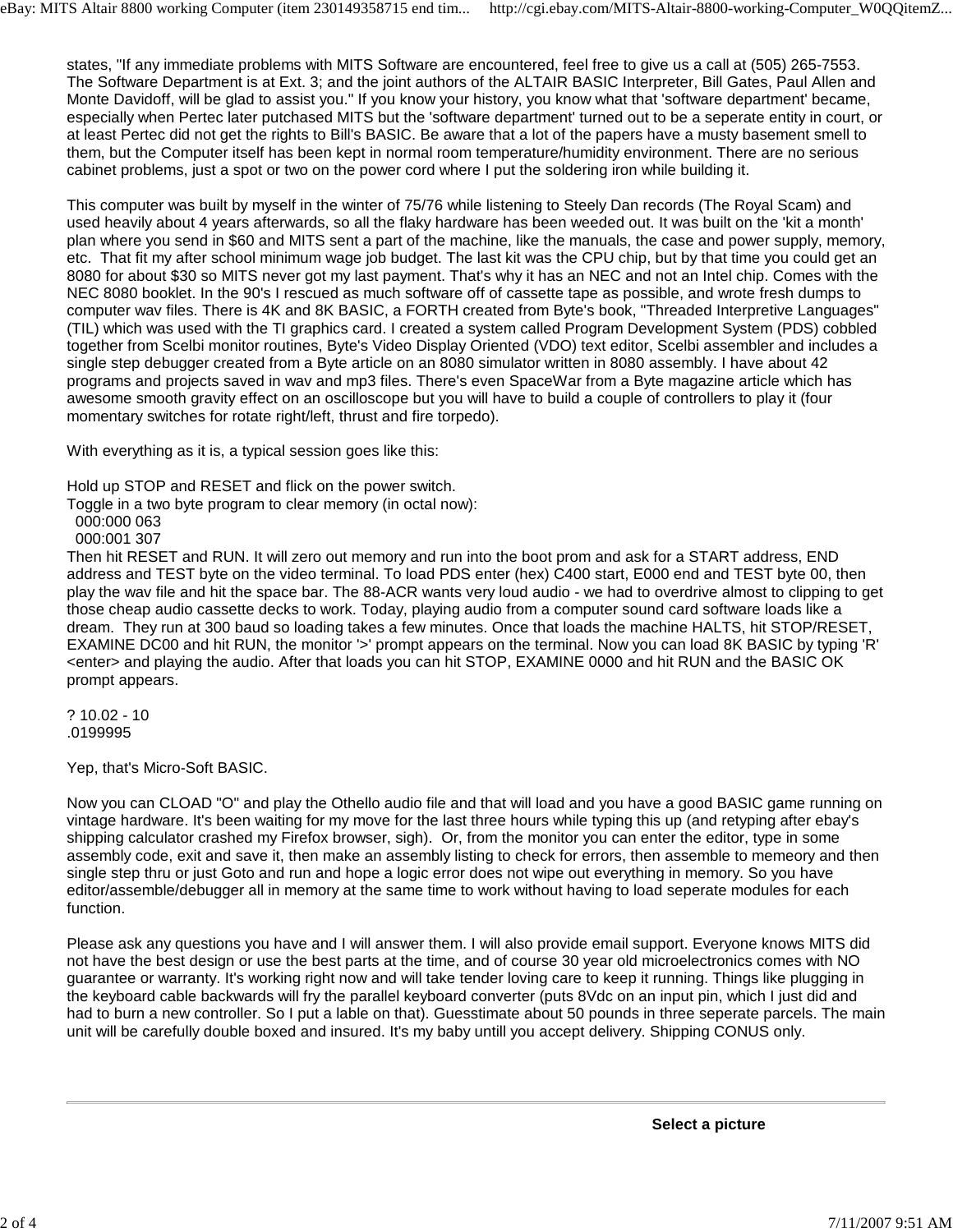



-- The power of protection from AOL and eBay. Learn more

# **Shipping and handling**

#### **Services available**

Check item description and payment instructions or contact seller for details.

## **Ships to**

United States

### **Return policy**

Return policy not specified. Read item description for any reference to return policy.

## **Payment details**